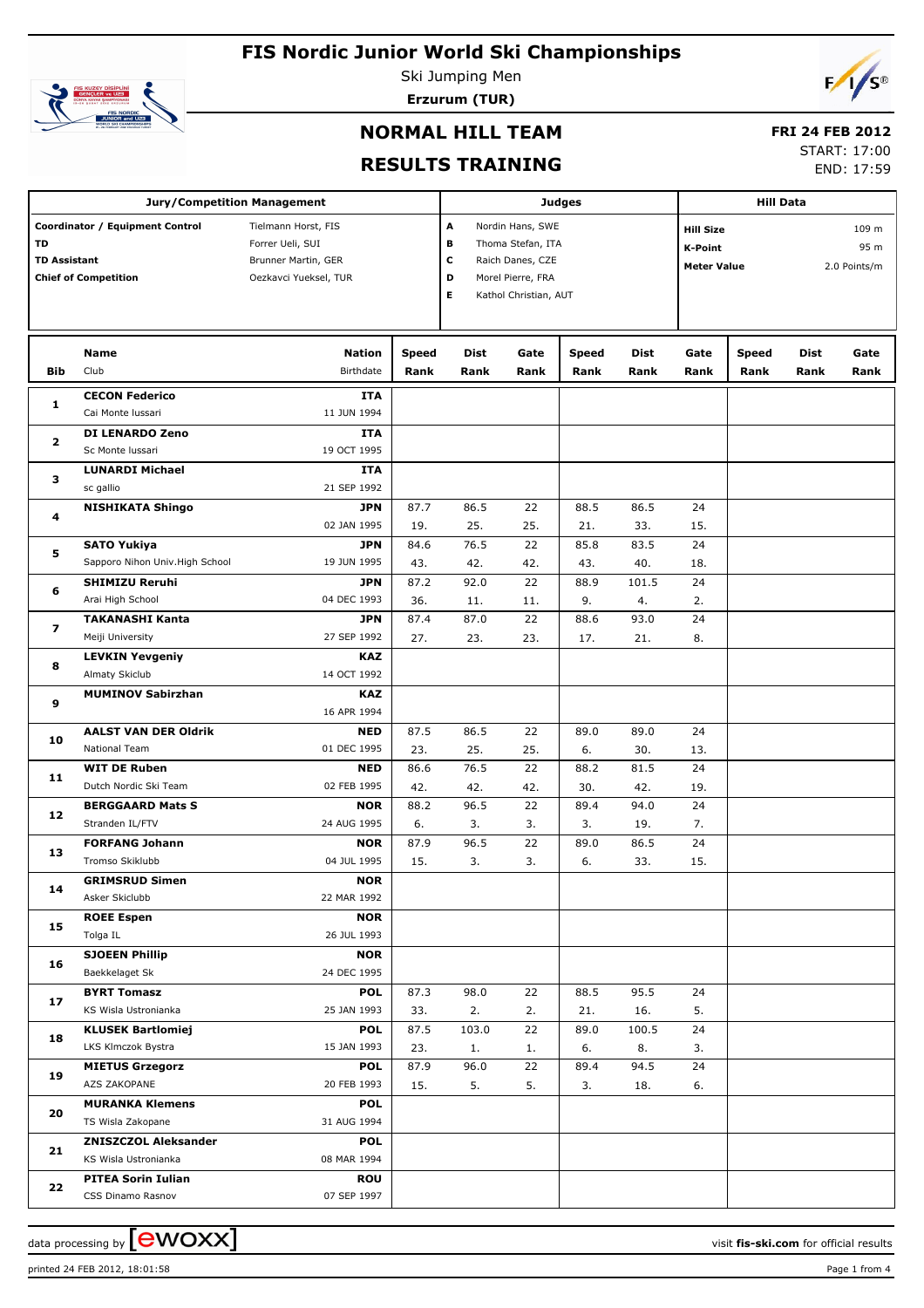

Ski Jumping Men **Erzurum (TUR)**



### **NORMAL HILL TEAM**

#### **FRI 24 FEB 2012**

### **RESULTS TRAINING**

START: 17:00 END: 17:59

|                | Name                        | <b>Nation</b> | <b>Speed</b> | Dist | Gate | <b>Speed</b> | Dist  | Gate | <b>Speed</b> | Dist | Gate |
|----------------|-----------------------------|---------------|--------------|------|------|--------------|-------|------|--------------|------|------|
| Bib            | Club                        | Birthdate     | Rank         | Rank | Rank | Rank         | Rank  | Rank | Rank         | Rank | Rank |
|                | <b>TUDOR Remus</b>          | <b>ROU</b>    |              |      |      |              |       |      |              |      |      |
| 23             | CSS Brasovia                | 17 MAR 1993   |              |      |      |              |       |      |              |      |      |
| 24             | <b>LANIN Ivan</b>           | <b>RUS</b>    | 88.0         | 89.5 | 22   | 89.6         | 91.5  | 24   |              |      |      |
|                |                             | 15 JAN 1992   | 12.          | 15.  | 15.  | 1.           | 27.   | 11.  |              |      |      |
| 25             | <b>LEONTYEV Grigoriy</b>    | <b>RUS</b>    | 87.9         | 83.0 | 22   | 89.3         | 86.5  | 24   |              |      |      |
|                |                             | 14 NOV 1992   | 15.          | 34.  | 34.  | 5.           | 33.   | 15.  |              |      |      |
| 26             | <b>MAKSIMOCHKIN Mikhail</b> | <b>RUS</b>    | 87.7         | 85.5 | 22   | 88.8         | 90.0  | 24   |              |      |      |
|                |                             | 29 AUG 1993   | 19.          | 29.  | 29.  | 11.          | 29.   | 12.  |              |      |      |
| 27             | <b>ROMASHOV Alexey</b>      | <b>RUS</b>    | 87.5         | 87.0 | 22   | 88.3         | 87.0  | 24   |              |      |      |
|                |                             | 29 APR 1992   | 23.          | 23.  | 23.  | 27.          | 32.   | 14.  |              |      |      |
| 28             | <b>SHUVALOV Alexander</b>   | <b>RUS</b>    | 87.2         | 82.0 | 22   | 88.8         | 96.0  | 24   |              |      |      |
|                |                             | 30 NOV 1992   | 36.          | 36.  | 36.  | 11.          | 13.   | 4.   |              |      |      |
| 29             | <b>DEZMAN Nejc</b>          | <b>SLO</b>    |              |      |      |              |       |      |              |      |      |
|                | SK Triglav Kranj            | 07 DEC 1992   |              |      |      |              |       |      |              |      |      |
|                | <b>HVALA Jaka</b>           | <b>SLO</b>    |              |      |      |              |       |      |              |      |      |
| 30             | Ssk Ponikve                 | 15 JUL 1993   |              |      |      |              |       |      |              |      |      |
|                | <b>JUSTIN Rok</b>           | <b>SLO</b>    |              |      |      |              |       |      |              |      |      |
| 31             | SSD Stol Zirovnica          | 06 APR 1993   |              |      |      |              |       |      |              |      |      |
|                | <b>LANISEK Anze</b>         | <b>SLO</b>    |              |      |      |              |       |      |              |      |      |
| 32             | <b>Ssk Menges</b>           | 20 APR 1996   |              |      |      |              |       |      |              |      |      |
| 33<br>34<br>35 | <b>SEMENIC Anze</b>         | <b>SLO</b>    |              |      |      |              |       |      |              |      |      |
|                | <b>NSK Trzic Trifix</b>     | 01 AUG 1993   |              |      |      |              |       |      |              |      |      |
|                | <b>EGLOFF Luca</b>          | SUI           | 87.7         | 85.0 | 22   | 88.9         | 92.5  | 24   |              |      |      |
|                | Grabserberg                 | 06 JUN 1995   | 19.          | 31.  | 31.  | 9.           | 23.   | 9.   |              |      |      |
|                | <b>EGLOFF Pascal</b>        | SUI           | 88.5         | 88.5 | 22   | 89.5         | 105.0 | 24   |              |      |      |
|                | Grabserberg                 | 08 AUG 1992   | 2.           | 18.  | 18.  | 2.           | 2.    | 1.   |              |      |      |
|                | <b>SCHULER Adrian</b>       | SUI           | 87.4         | 90.0 | 22   | 88.6         | 92.5  | 24   |              |      |      |
| 36             | Einsiedeln                  | 28 OCT 1992   | 27.          | 13.  | 13.  | 17.          | 23.   | 9.   |              |      |      |
|                | <b>SOMMER Pascal</b>        | SUI           | 88.0         | 95.5 | 22   | 88.4         | 93.5  | 23   |              |      |      |
| 37             | Am Bachtel Wald             | 29 JUN 1992   | 12.          | 6.   | 6.   | 24.          | 20.   | 13.  |              |      |      |
|                | <b>LICHY Patrik</b>         | <b>SVK</b>    |              |      |      |              |       |      |              |      |      |
| 38             | SK Kartik Banska Bystrica   | 22 SEP 1992   |              |      |      |              |       |      |              |      |      |
|                | <b>FRENETTE Peter</b>       | <b>USA</b>    |              |      |      |              |       |      |              |      |      |
| 39             | New York Ski Ed Foundation  | 24 FEB 1992   |              |      |      |              |       |      |              |      |      |
|                | <b>FRIBERG Christian</b>    | <b>USA</b>    | 87.5         | 82.5 | 22   | 87.9         | 84.5  | 23   |              |      |      |
| 40             | Saint Paul Ski Club         | 08 SEP 1994   | 23.          | 35.  | 35.  | 34.          | 39.   | 22.  |              |      |      |
| 41             | <b>RHOADS William</b>       | <b>USA</b>    | 87.2         | 86.0 | 22   | 87.8         | 89.0  | 23   |              |      |      |
|                | Park City Nordic Ski Club   | 08 JUN 1995   | 36.          | 27.  | 27.  | 38.          | 30.   | 18.  |              |      |      |
| 42             | <b>WALLACE Brian</b>        | <b>USA</b>    | 87.8         | 86.0 | 22   | 88.7         | 91.5  | 23   |              |      |      |
|                | Saint Paul Ski Club         | 03 JUL 1993   | 18.          | 27.  | 27.  | 14.          | 27.   | 17.  |              |      |      |
| 43             | <b>YUKSEL Faik</b>          | <b>TUR</b>    | 86.8         | 79.5 | 22   | 88.0         | 85.5  | 23   |              |      |      |
|                |                             | 10 FEB 1995   | 41.          | 39.  | 39.  | 33.          | 38.   | 21.  |              |      |      |
|                | <b>AIGNER Clemens</b>       | <b>AUT</b>    | 87.4         | 88.0 | 22   | 88.2         | 92.0  | 23   |              |      |      |
| 44             | SV Innsbruck-Bergisel       | 02 FEB 1993   | 27.          | 21.  | 21.  | 30.          | 26.   | 16.  |              |      |      |
| 45             | <b>KRAFT Stefan</b>         | <b>AUT</b>    |              |      |      |              |       |      |              |      |      |
|                | SV Schwarzach               | 13 MAY 1993   |              |      |      |              |       |      |              |      |      |
|                | <b>MUELLER Lukas</b>        | AUT           |              |      |      |              |       |      |              |      |      |
| 46             | SV Villach                  | 14 MAR 1992   |              |      |      |              |       |      |              |      |      |
| 47             | <b>STAUDER Christoph</b>    | <b>AUT</b>    |              |      |      |              |       |      |              |      |      |
|                | SV Innsbruck-Bergisel       | 11 MAY 1992   |              |      |      |              |       |      |              |      |      |
| 48             | <b>WOHLGENANNT Ulrich</b>   | <b>AUT</b>    |              |      |      |              |       |      |              |      |      |
|                | SK Kehlegg                  | 01 AUG 1994   |              |      |      |              |       |      |              |      |      |

printed 24 FEB 2012, 18:01:58 Page 2 from 4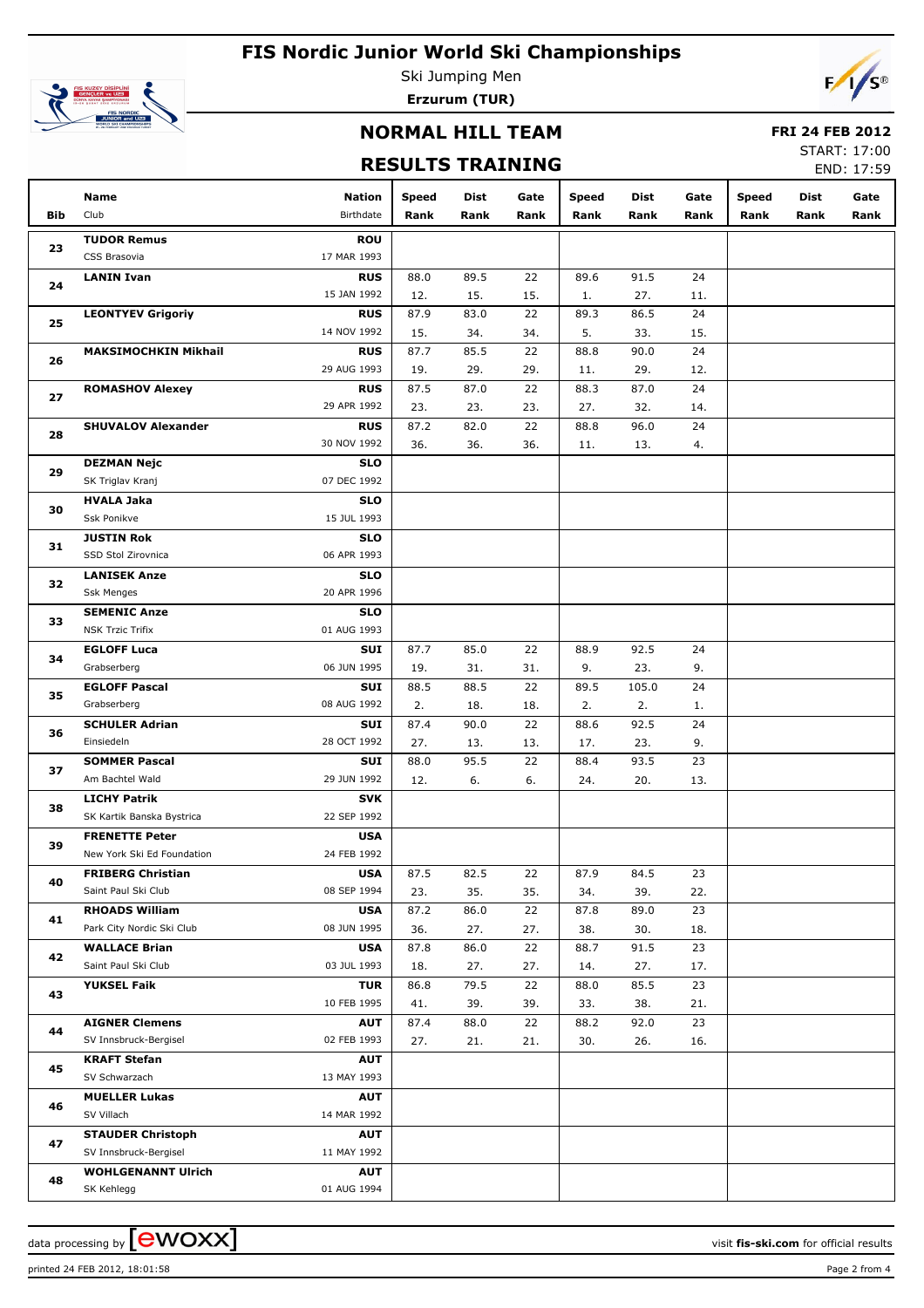

Ski Jumping Men **Erzurum (TUR)**



### **NORMAL HILL TEAM**

#### **FRI 24 FEB 2012**

### **RESULTS TRAINING**

START: 17:00 END: 17:59

|     | Name                              | Nation      | Speed | Dist | Gate | <b>Speed</b> | Dist  | Gate | <b>Speed</b> | Dist | Gate |
|-----|-----------------------------------|-------------|-------|------|------|--------------|-------|------|--------------|------|------|
| Bib | Club                              | Birthdate   | Rank  | Rank | Rank | Rank         | Rank  | Rank | Rank         | Rank | Rank |
| 49  | <b>FUNTAROV Deyan</b>             | <b>BUL</b>  |       |      |      |              |       |      |              |      |      |
|     | Rilski Ski Skachach               | 13 NOV 1995 |       |      |      |              |       |      |              |      |      |
| 50  | <b>SIMOV Daniel</b>               | <b>BUL</b>  |       |      |      |              |       |      |              |      |      |
|     | Moten                             | 28 OCT 1996 |       |      |      |              |       |      |              |      |      |
| 51  | <b>KOREK Dusty</b>                | <b>CAN</b>  |       |      |      |              |       |      |              |      |      |
|     | Altius Nordic ski club            | 14 APR 1995 |       |      |      |              |       |      |              |      |      |
| 52  | <b>MITCHELL Eric</b>              | <b>CAN</b>  |       |      |      |              |       |      |              |      |      |
|     | Altius Nordic ski club            | 10 APR 1992 |       |      |      |              |       |      |              |      |      |
| 53  | <b>BLAHA Hubert</b>               | <b>CZE</b>  | 88.4  | 78.0 | 22   | 88.7         | 83.5  | 23   |              |      |      |
|     | LSK Lomnice                       | 25 MAR 1992 | 3.    | 40.  | 40.  | 14.          | 40.   | 23.  |              |      |      |
| 54  | <b>FRIEDRICH Tomas</b>            | <b>CZE</b>  | 87.1  | 88.5 | 22   | 87.9         | 92.5  | 23   |              |      |      |
|     | SK Jested Liberec                 | 02 FEB 1995 | 40.   | 18.  | 18.  | 34.          | 23.   | 15.  |              |      |      |
| 55  | <b>HACEK Vit</b>                  | <b>CZE</b>  | 87.3  | 81.0 | 22   | 87.9         | 81.5  | 23   |              |      |      |
|     |                                   | 28 JUN 1994 | 33.   | 38.  | 38.  | 34.          | 42.   | 24.  |              |      |      |
| 56  | <b>KADLEC Milos</b>               | <b>CZE</b>  | 87.3  | 93.5 | 22   | 87.9         | 101.5 | 23   |              |      |      |
|     | Skl Nove mesto na morave          | 26 NOV 1992 | 33.   | 8.   | 8.   | 34.          | 4.    | 3.   |              |      |      |
| 57  | <b>STURSA Vojtech</b>             | <b>CZE</b>  | 87.7  | 89.5 | 22   | 88.3         | 96.0  | 23   |              |      |      |
|     | Sk Nove mesto na morave           | 03 AUG 1995 | 19.   | 15.  | 15.  | 27.          | 13.   | 10.  |              |      |      |
| 58  | <b>NOMME Martti</b>               | EST         |       |      |      |              |       |      |              |      |      |
|     |                                   | 01 JAN 1993 |       |      |      |              |       |      |              |      |      |
| 59  | <b>SAMMELSELG Siim-Tanel</b>      | EST         |       |      |      |              |       |      |              |      |      |
|     | Skiclub Nomme, Lahden Hiihtoseura | 18 MAY 1993 |       |      |      |              |       |      |              |      |      |
|     | <b>KLINGA Sebastian</b>           | <b>FIN</b>  | 88.2  | 91.0 | 22   | 88.4         | 96.5  | 23   |              |      |      |
| 60  | Ounasvaaran Hiihtoseura           | 26 APR 1992 | 6.    | 12.  | 12.  | 24.          | 12.   | 9.   |              |      |      |
| 61  | <b>MAEAETTAE Antti</b>            | FIN         |       |      |      |              |       |      |              |      |      |
|     | Kuusamon Erae-veikot              | 14 MAR 1993 |       |      |      |              |       |      |              |      |      |
| 62  | <b>MAEAETTAE Jarkko</b>           | <b>FIN</b>  | 88.1  | 88.5 | 22   | 88.4         | 99.5  | 23   |              |      |      |
|     | Kainuun Hiihtoseura               | 28 DEC 1994 | 9.    | 18.  | 18.  | 24.          | 9.    | 6.   |              |      |      |
| 63  | <b>OJALA Juho</b>                 | <b>FIN</b>  | 87.4  | 90.0 | 22   | 87.7         | 93.0  | 23   |              |      |      |
|     | Kuusamon erae-veikot              | 17 MAR 1995 | 27.   | 13.  | 13.  | 41.          | 21.   | 14.  |              |      |      |
| 64  | <b>YLIPULLI Miika</b>             | FIN         | 88.0  | 93.0 | 22   | 88.2         | 96.0  | 23   |              |      |      |
|     | Kuusamon Era-Veikot               | 01 MAR 1995 | 12.   | 9.   | 9.   | 30.          | 13.   | 10.  |              |      |      |
| 65  | <b>GARDET Sacha</b>               | <b>FRA</b>  | 87.2  | 78.0 | 22   | 87.7         | 86.5  | 23   |              |      |      |
|     | Courchevel                        | 23 JUL 1995 | 36.   | 40.  | 40.  | 41.          | 33.   | 19.  |              |      |      |
| 66  | <b>GONTHIER Nicolas</b>           | <b>FRA</b>  | 87.4  | 81.5 | 22   | 87.8         | 86.5  | 23   |              |      |      |
|     | Courchevel                        | 04 MAR 1993 | 27.   | 37.  | 37.  | 38.          | 33.   | 19.  |              |      |      |
| 67  | <b>LAMY CHAPPUIS Ronan</b>        | <b>FRA</b>  | 88.1  | 93.0 | 22   | 88.5         | 101.5 | 23   |              |      |      |
|     | Bois D'amont                      | 10 SEP 1993 | 9.    | 9.   | 9.   | 21.          | 4.    | 3.   |              |      |      |
| 68  | <b>RAFFORT Benjamin</b>           | <b>FRA</b>  | 88.1  | 83.5 | 22   | 88.6         | 95.0  | 23   |              |      |      |
|     | Les Contamines Montjoie           | 11 JUL 1994 | 9.    | 33.  | 33.  | 17.          | 17.   | 12.  |              |      |      |
| 69  | <b>DREHER Michael</b>             | <b>GER</b>  | 87.4  | 89.0 | 22   | 87.8         | 101.0 | 23   |              |      |      |
|     | Sc Oberstdorf                     | 30 JAN 1993 | 27.   | 17.  | 17.  | 38.          | 7.    | 5.   |              |      |      |
| 70  | <b>LEYHE Stephan</b>              | <b>GER</b>  | 88.2  | 87.5 | 22   | 88.3         | 98.0  | 23   |              |      |      |
|     | SC Willingen                      | 05 JAN 1992 | 6.    | 22.  | 22.  | 27.          | 10.   | 7.   |              |      |      |
| 71  | <b>LOEFFLER Tobias</b>            | <b>GER</b>  | 88.6  | 94.0 | 22   | 88.8         | 106.0 | 23   |              |      |      |
|     | ST Schonach-Rohrhardsberg         | 19 JUL 1994 | 1.    | 7.   | 7.   | 11.          | 1.    | 1.   |              |      |      |
| 72  | <b>LUGERT Tobias</b>              | <b>GER</b>  | 88.4  | 85.5 | 22   | 88.6         | 102.0 | 23   |              |      |      |
|     | Sc Ruhpolding                     | 18 JUN 1993 | 3.    | 29.  | 29.  | 17.          | 3.    | 2.   |              |      |      |
| 73  | <b>MAYLAENDER Jan</b>             | GER         | 88.4  | 84.5 | 22   | 88.7         | 97.5  | 23   |              |      |      |
|     | SC Degenfeld                      | 29 MAR 1992 | 3.    | 32.  | 32.  | 14.          | 11.   | 8.   |              |      |      |
| 74  | <b>SZILAGYI Akos</b>              | <b>HUN</b>  |       |      |      |              |       |      |              |      |      |
|     | Koszegi Sportklub                 | 12 SEP 1995 |       |      |      |              |       |      |              |      |      |

printed 24 FEB 2012, 18:01:58 Page 3 from 4

data processing by **CWOXX**  $\blacksquare$